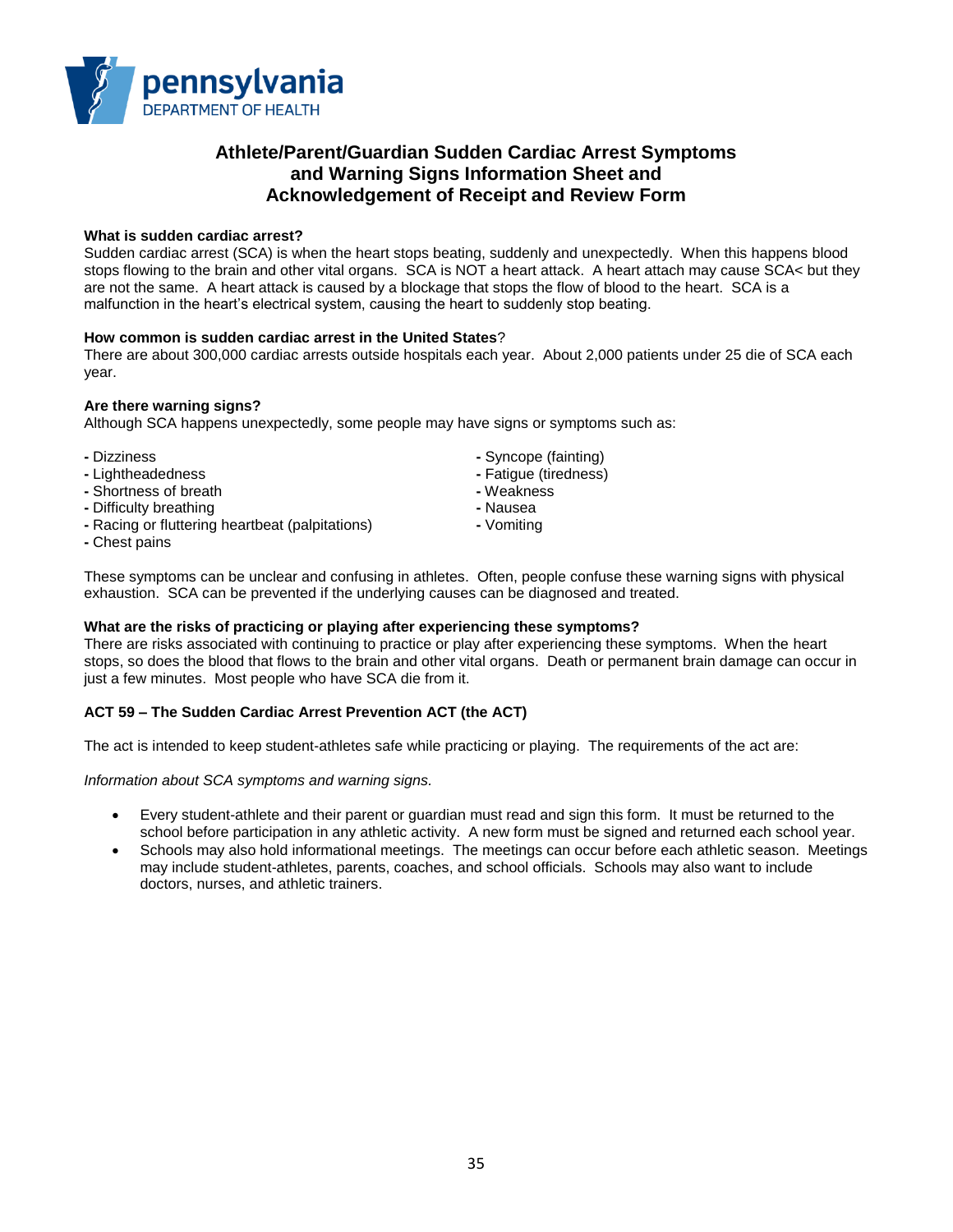## *Removal from play/return to play*

- Any student-athlete who has signs or symptoms of SCA must be removed from play. The symptoms can happen before, during or after activity. Play includes all athletic activity.
- Before returning to play the athlete must be evaluated. Clearance to return to play must be in writing. The evaluation must be performed by a licensed physician, certified registered nurse practitioner or cardiologist (heart doctor). The licensed physician or certified nurse practitioner may consult any other licensed or certified medical professionals.

I have reviewed and understand the symptoms and warning signs of SCA.

\_\_\_\_\_\_\_\_\_\_\_\_\_\_\_\_\_\_\_\_\_\_\_\_\_\_\_\_\_ \_\_\_\_\_\_\_\_\_\_\_\_\_\_\_\_\_\_\_\_\_\_\_\_\_\_ \_\_\_\_\_\_\_\_\_\_\_ Signature of Student-Athlete **Print Student-Athlete's Name** Date

\_\_\_\_\_\_\_\_\_\_\_\_\_\_\_\_\_\_\_\_\_\_\_\_\_\_\_\_\_ \_\_\_\_\_\_\_\_\_\_\_\_\_\_\_\_\_\_\_\_\_\_\_\_\_ \_\_\_\_\_\_\_\_\_\_ Signature of Parent/Guardian Date Print Parent/Guardian's Name Date